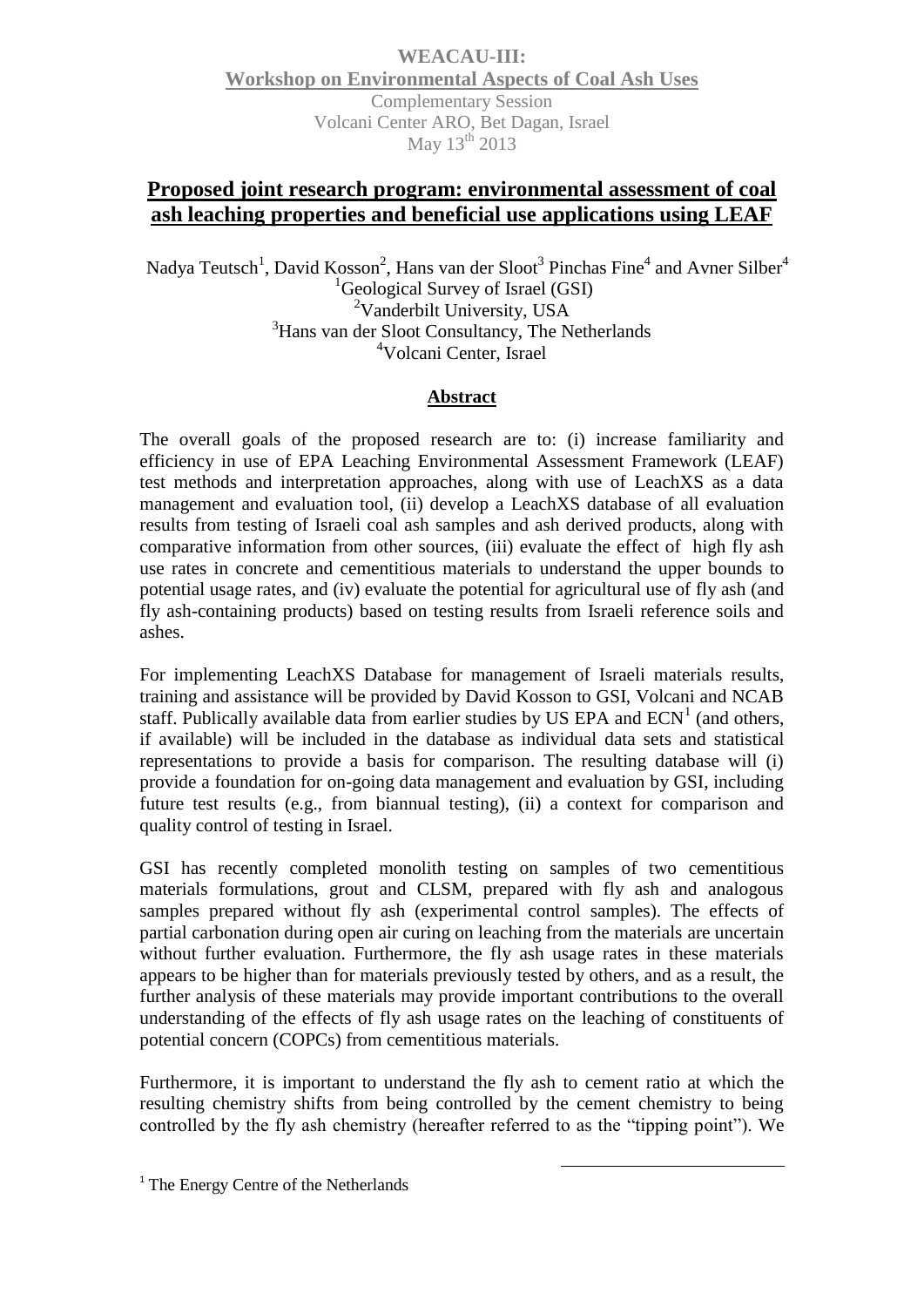## **WEACAU-III: Workshop on Environmental Aspects of Coal Ash Uses** Complementary Session Volcani Center ARO, Bet Dagan, Israel May  $13<sup>th</sup>$  2013

propose to carry out formulations of various cement ratios anticipated to bracket the tipping point, with different fly ashes. Following a period of 6 months curing, testing samples will be prepared from the cast materials to carry out pH dependent leaching (Method 1313) and monolith leaching (Method 1315). Results from these tests will be used to select two cases (one above and one below the tipping point) for accelerated aging and testing aged samples using Method 1313 and 1315 along with a percolation column approach (Method 1314). Results from these studies would be used to establish a maximum fly ash content allowed for use in cementitious materials applications.

Evaluation of agricultural use of fly ash is an important goal of this collaboration. The proposed research would consider amending fly ash to agricultural soils at the maximum usage rates suggested in proposed draft Israeli environmental regulations (see http://www.coal-ash.co.il/english/flyashback.html). While the draft regulations focus on boron, the potential impact of other COPCs also should be considered. One fly ash sample and one N-Viro Soil (NVS) sample (Shafdan biosolids stabilized with this fly ash and lime) will be chosen to serve as reference materials that are representative of higher levels of leachable COPCs. In addition, 3 soils will be chosen to serve as reference soils that are representative of Israeli agricultural soil types where NVS application is practiced. Each of the reference materials (fly ash, NVS and soils) as well as fly ash and NVS mixtures with the soils will be tested using EPA Method 1313 (pH dependent leaching) and EPA Method 1314 (upflow column testing). The results of these tests will be used to create a chemical speciation model for the individual materials and blended materials. Column testing also will be carried out using regular and extended length columns to evaluate flow first through soil amended with fly ash and then flow through soil without fly ash. This will allow experimental evaluation of COPCs retention by soil underlying the agricultural application zone and comparison with simulation results.

Stable isotope analysis will also be evaluated as a potential tool for determining the mechanism of leached COPCs of combined coal fly ash applications. Boron, molybdenum and selenium which appear in considerable amounts in the leachates will be considered as potential candidates for this analysis after screening potential contributions from the reference materials. Although concentrations of lead are very low, it is a well-known system and worth considering.

Parallel to these leaching tests, plant uptake studies on the same test cases will be performed using micro-lysimeters following known procedures. The outcomes from this study will provide the basis for specific testing recommendations consistent with the draft regulations and also provide information for acceptance or rejection of fly ash use.

Development of a framework for environmental assessment of fly ash applications is necessary for establishing criteria for fly ash usage in paving, infrastructure and agriculture applications. Currently, policy choice is under development and discussion in both the European Union and the United States. In both regions, a similar general approach is used, however, differences between the two regions are in establishing the